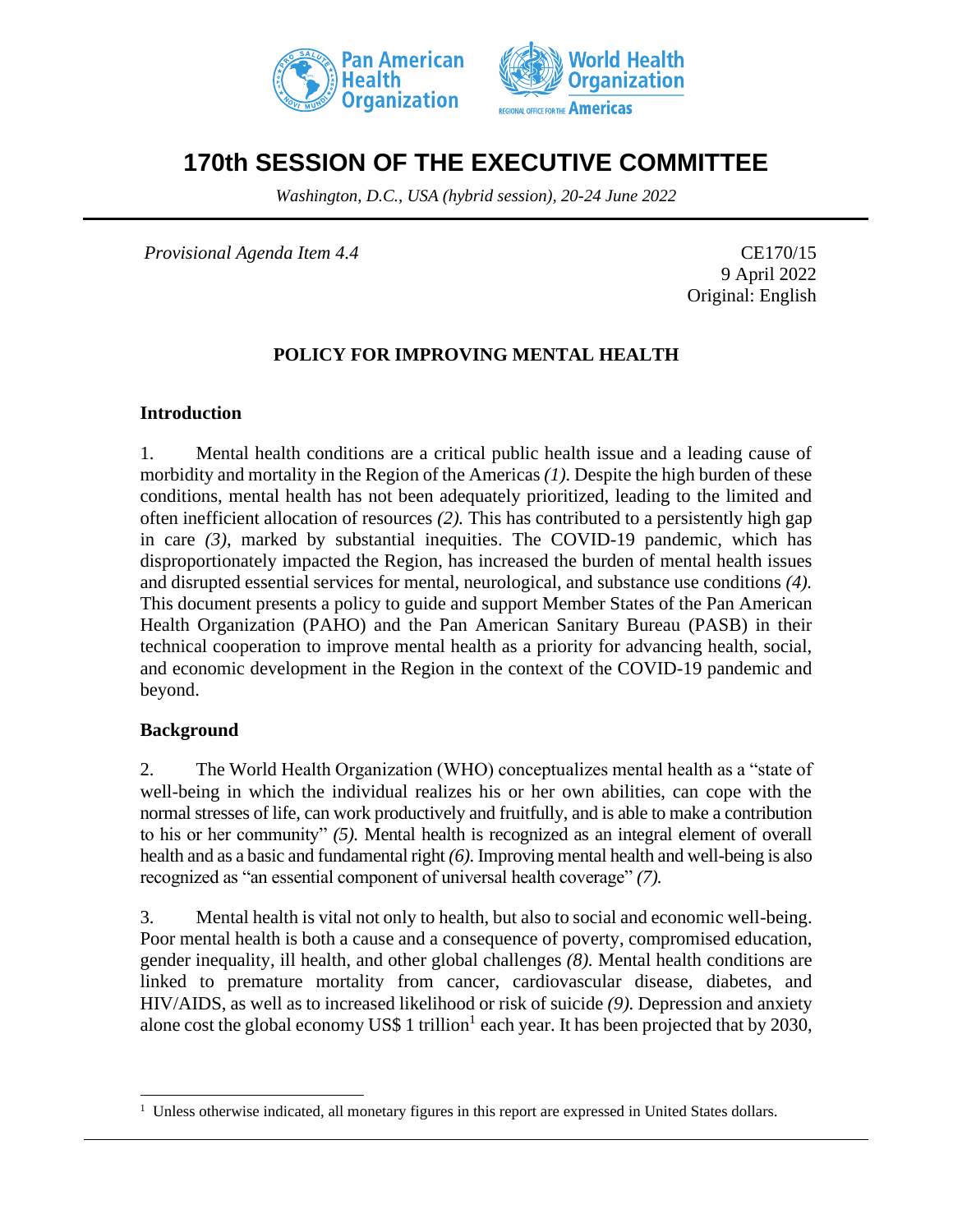mental ill health will account for losses of \$6 trillion per year, more than half of the global economic burden attributable to noncommunicable diseases *(10).*

4. Although mental health has recently received greater attention as part of national health agendas, a failure to adequately prioritize and finance mental health has prevented countries in the Region from achieving more significant advances. The COVID-19 pandemic has placed additional strain on mental health systems, hindering responses to the pandemic and threatening advances in mental health. Furthermore, mental health needs are expected to increase as population aging results in larger proportions of older persons in the Region. The impact of climate change, which has been directly and indirectly associated with adverse mental health outcomes as well as increased suicide rates *(11)*, is also expected to worsen.

5. This Policy aligns with the Sustainable Health Agenda for the Americas 2018-2030 *(12),* the PAHO Strategic Plan 2020-2025 *(13)*, and the United Nations (UN) 2030 Agenda for Sustainable Development *(14).* It is also framed by the principles of the Caracas Declaration (1990) *(15)*; the WHO Comprehensive Mental Health Action Plan 2013-2030 *(5)*; a UN policy brief, COVID-19 and the Need for Action on Mental Health *(16)*; and WHO Executive Board Decision EB148(3), Promoting Mental Health Preparedness and Response for Public Health Emergencies (2021) *(17)*. The Policy aligns with international human rights instruments, including the United Nations Convention on the Rights of Persons with Disabilities (2006) *(18).*

# **Situation Analysis**

# *Burden and Treatment Gap*

6. In the Americas, mental, neurological, and substance use conditions and suicide account for one-third of years lived with disability (YLDs) and one-fifth of disabilityadjusted life years (DALYs) *(1).* Depressive disorders, anxiety disorders, and drug use disorders were the second, fourth, and fifth leading causes of YLDs, adjusted for age, in 2019 *(19).* Alcohol consumption has a large impact on the Region: 8.2% of the general population over 15 years of age has an alcohol use disorder, and an estimated 5.5% of all deaths and 6.7% of DALYs are attributable to alcohol consumption *(20).* Mental disorders and substance use are risk factors for suicide, which claims nearly 98,000 lives annually (an age-standardized rate of 9.0 per 100,000 population) *(19).* The Region's suicide rate has increased by 17% since 2000, with two countries in the Americas among the 10 countries with the highest suicide rates globally *(21)*.

7. For some mental and substance use conditions, nearly 90% of people affected will not receive the treatment they require *(3).* Populations living in conditions of vulnerability, such as those in poverty, indigenous communities, migrants, older adults, people with disabilities, and LGBTQ persons, are among those at higher risk of experiencing poor mental health outcomes *(5).* Stigma and discrimination remain major barriers to help-seeking behaviors and effective mental health care, while structural barriers include the limited availability of mental health services and high costs of care.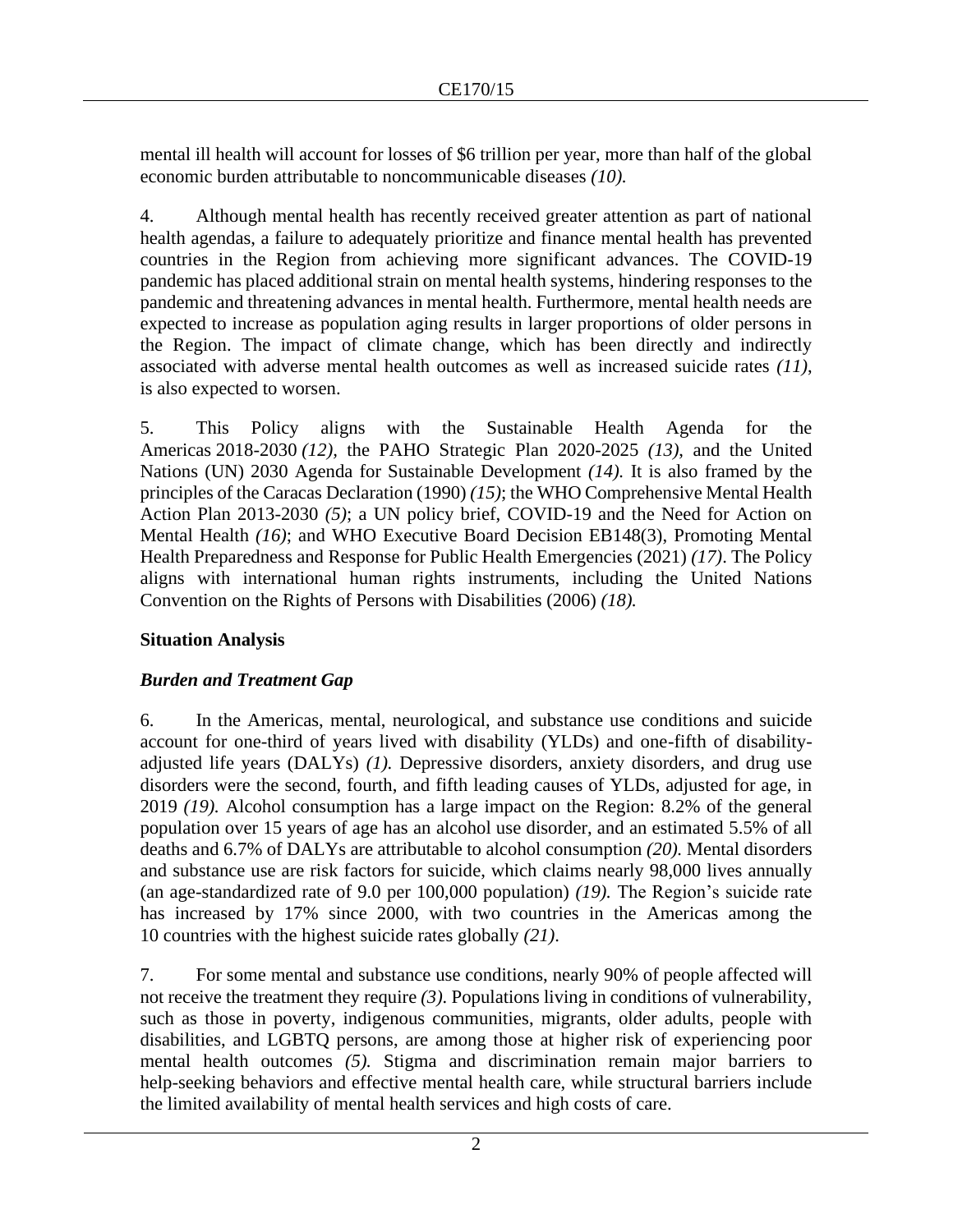# *Resources and Services*

8. In 2020, countries in the Region allocated a median of 3% of their total government health expenditure to mental health, of which  $43\%$  was allocated to mental hospitals<sup>2</sup> (2). This reflects a large imbalance between mental health spending and the mental health burden in the Region. There is also a shortage of human resources for mental health, with the majority concentrated in urban areas *(2).*

9. The Plan of Action on Mental Health: Final Report (Document CD59/INF/11) *(22)* concluded that Member States have made notable advances in the development of mental health plans, policies, and legislation. They have also reduced the number of beds in mental hospitals and built mental health capacity in primary health care. However, progress has been slower in the areas of outpatient service coverage, mental health data collection and reporting, and suicide reduction. In many countries, specialized hospitals concentrated in highly populated areas continue to be the main type of mental health service provided *(2).* 

# *COVID-19 and Mental Health*

10. Numerous national studies in the Region have documented elevated rates of psychological distress, anxiety, and depression in the general population due to the pandemic *(4).* Post COVID-19 condition has also been linked to mental and neurological symptoms *(23).* The mental health and well-being of some groups, including health and frontline workers, women, young people, people with preexisting mental health conditions, racial and ethnic minorities, and people living in conditions of vulnerability, among others, have been particularly impacted by the pandemic *(4)*.

11. The pandemic has also led to significant disruptions in mental health services, as illustrated by the WHO pulse survey on continuity of essential health services during the COVID-19 pandemic*.* According to the recent third round of the survey (November-December 2021) *(24)*, nearly half (47%) of responding countries in the Region reported disruptions to essential services for mental, neurological, and substance use conditions. Critical harm reduction services, school mental health programs, and psychotherapy and counseling interventions were among the most significantly affected.

12. Countries in the Region of the Americas have made significant efforts to scale up mental health services during the pandemic. However, barriers persist, including chronic underfinancing. In early 2021, 74% of countries reported that they did not have the funding necessary to fully implement the mental health and psychosocial support components of their COVID-19 response plans *(25)*.

<sup>&</sup>lt;sup>2</sup> The WHO Mental Health Atlas 2020 defines a mental hospital as "a specialized hospital-based facility that provides inpatient care and long-stay residential services for people with mental health conditions."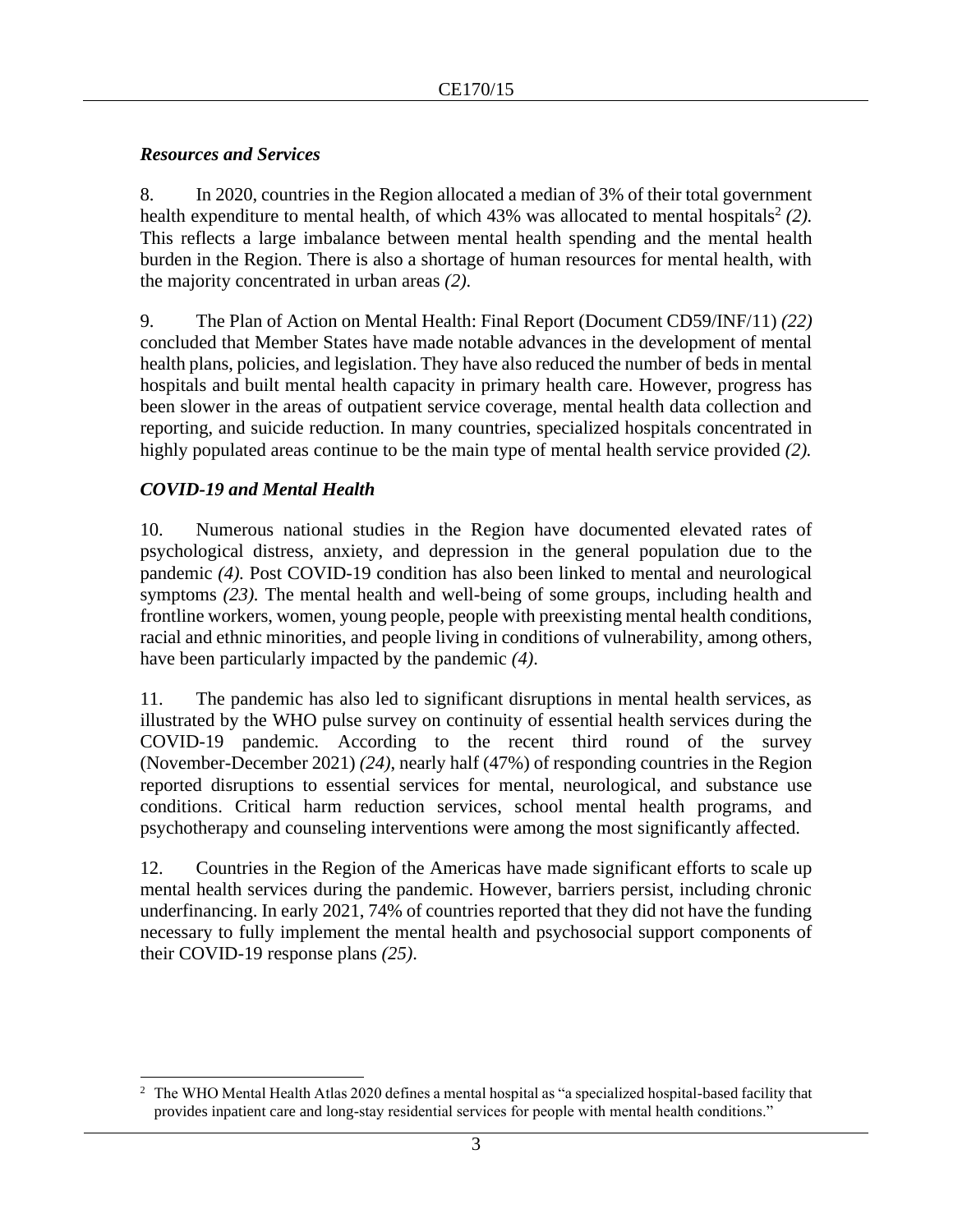# **Proposal**

13. The purpose of the Policy for Improving Mental Health is to provide strategic and technical guidance to Member States for the successful development and implementation of strategies and initiatives to strengthen mental health, within the larger framework of development and in the context of the COVID-19 pandemic and beyond. The Policy promotes actions guided by five strategic lines: *a)* building leadership, governance, and multisectoral partnerships and integrating mental health in all policies; *b)* improving the availability, accessibility, and quality of community-based services for mental health and substance use; *c*) advancing promotion and prevention strategies and activities throughout the life course; *d)* reinforcing the integration of mental health and psychosocial support in emergency contexts; and *e)* strengthening data, evidence, and research. It is grounded in four cross-cutting themes aligned with the PAHO Strategic Plan 2020-2025: gender, equity, ethnicity, and human rights.

#### *Strategic Line of Action 1: Building leadership, governance, and multisectoral partnerships and integrating mental health in all policies*

14. Strong leadership and good governance for mental health are the foundation for establishing and supporting effective, sustainable, and equitable mental health systems and services. Robust leadership can play an essential role in engaging high-level decision makers to advocate for mental health as a national development priority and mobilize strong multisectoral partnerships. Good governance should include the design and implementation of national policies, plans, and laws for mental health and substance use that are evidence-based and aligned with international human rights instruments. It should also include efforts to ensure the optimal and equitable allocation of resources, both financial and human, for mental health*.*

15. A "whole-of-government" and "whole-of-society" approach is fundamental to addressing the different mental health and psychosocial support needs of people. Such an approach promotes partnerships and collaboration among various sectors and disciplines, government ministries and agencies, academia, nongovernmental organizations, the private sector, professional associations, civil society, and people with lived experience of mental health and psychosocial concerns *(15).*

16. The inclusion of mental health and substance use in all policies and strategies, including educational, economic, labor/employment, environmental, social affairs, judiciary, and emergency/disaster policies, under the leadership of the health sector, is essential. Such an intersectoral approach is needed to guarantee an appropriate response to the magnitude of mental health needs exacerbated by the COVID-19 pandemic and to support populations into the recovery phase.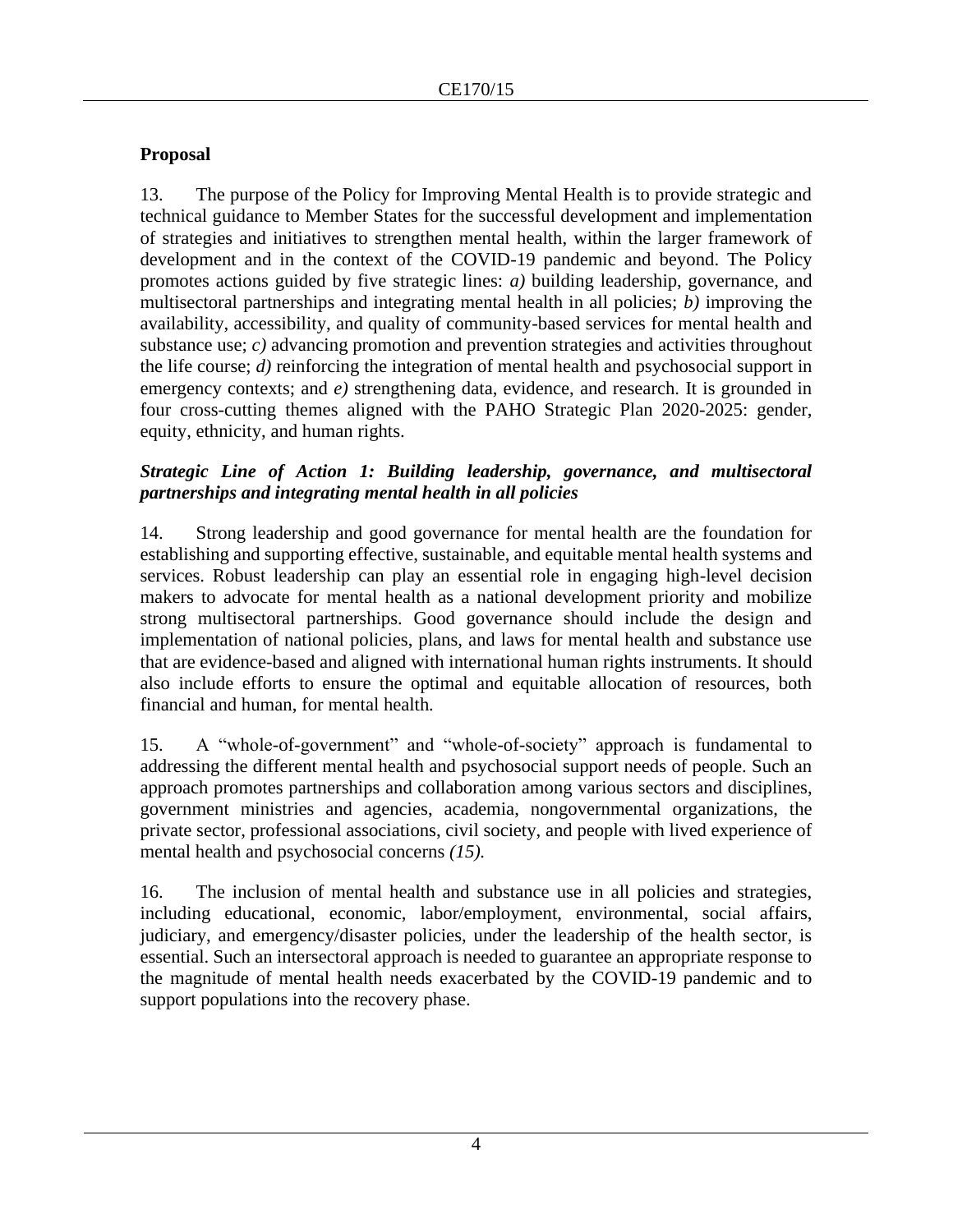# *Strategic Line of Action 2: Improving the availability, accessibility, and quality of community-based services for mental health and substance use*

17. Delivery of mental health and substance use services in the community is the optimal model of care, as it improves availability, accessibility, and quality of care and promotes human dignity and rights. Developing and scaling up networks of diverse community-based services that provide accessible and continuous care at all levels, and that are fully integrated into health systems, is essential to advancing deinstitutionalization and creating more resilient and responsive mental health systems.

18. Community-based mental health and substance use services should be person-centered, recovery-oriented, and grounded in human rights. They should foster comprehensive management including promotion, prevention, care, rehabilitation, and social integration through a combination of psychosocial and pharmacological interventions adapted to the choices and preferences of service users *(26).* Services must be accessible and equitable, and they should consider age, ethnicity, gender, and ability, among other determinants of health, in meeting the unique needs of different users. They should be free from abuse, disrespect, and discrimination and be grounded in active participation and partnership between service providers and service users, their families, and other members of the community. As highlighted by the COVID-19 pandemic, mental health and substance use services must be resilient enough to adapt to changing circumstances using innovative approaches such as remote and digital interventions. To ensure that people are not prevented from accessing essential mental health and substance use services and medications due to high out-of-pocket costs, comprehensive mental health care must be included in national health care benefit packages and insurance schemes.

19. Integrating mental health into all elements of the health care system including priority health programs (e.g., noncommunicable diseases, maternal and child health, HIV/AIDS, tuberculosis), with a gender, ethnic, and equity-centered approach, is key to increasing the availability, accessibility, and coverage of comprehensive mental health and substance use services. Other sectors also play an important role in providing services and support to facilitate access to employment, housing, educational opportunities, and participation in community activities *(5).*

# *Strategic Line of Action 3: Advancing promotion and prevention strategies and activities throughout the life course*

20. Mental health promotion and the prevention of mental health conditions is key to reducing the rising mental health burden and maximizing the health and well-being of all people. A variety of biological, psychological, social, cultural, economic, political, and environmental factors interact to shape mental health throughout the life course, making promotion and prevention necessary at all life stages. Interventions should be evidence-based and multisectoral in order to address the different determinants that influence mental health.

21. As more than half of all mental health conditions start before 14 years of age, the promotion of mental health and prevention of mental illness must be prioritized in the early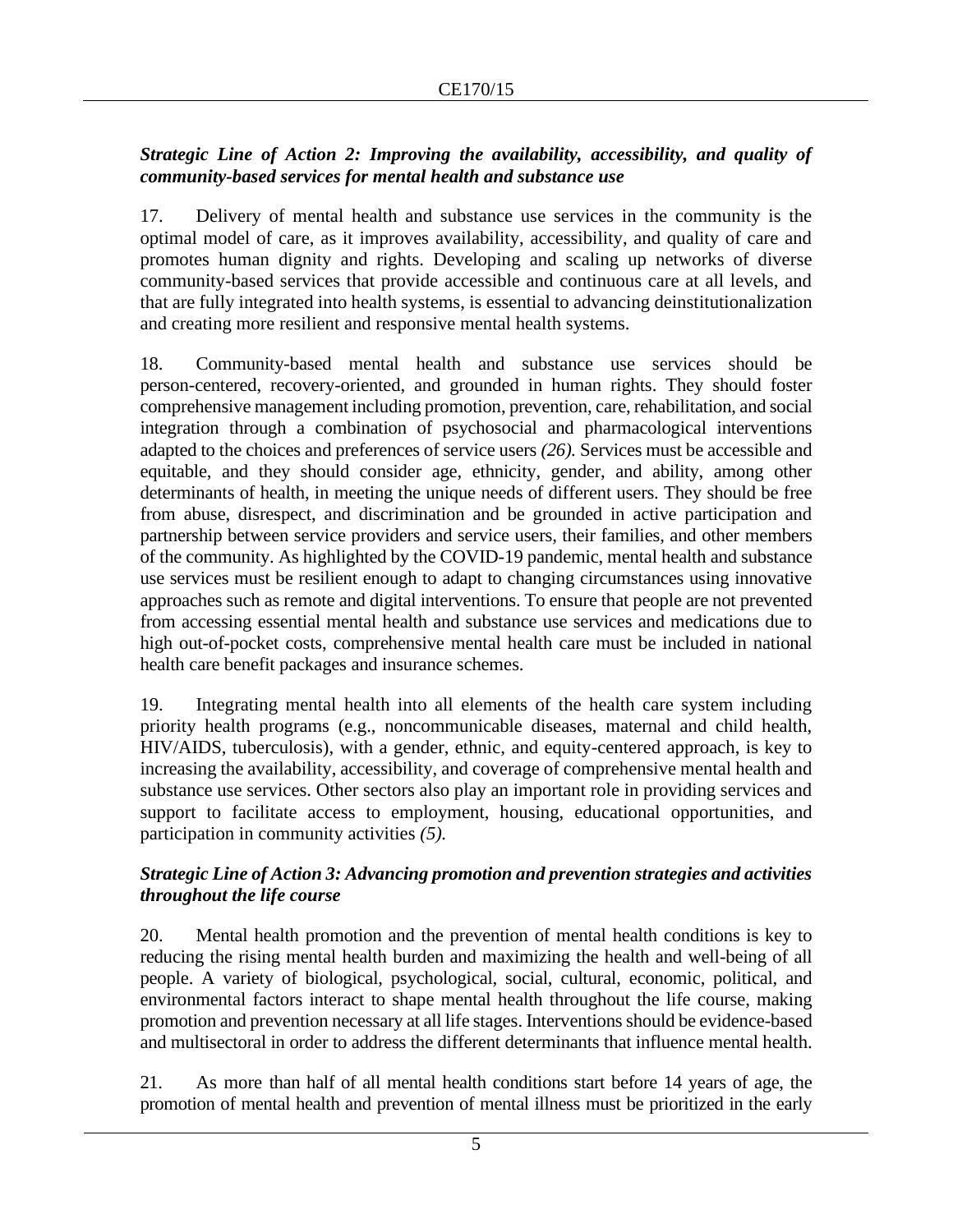stages of life*.* Evidence-based approaches should aim to reduce risk factors and strengthen protective factors for young people at the individual, family, community, and societal levels, using a multisectoral approach. Key strategies include developing and implementing rightsbased policies and laws that promote and protect child and adolescent mental health; creating physical and social environments that are safe, responsive, and supportive; building the capacity of caregivers and supporting their mental health and well-being; and delivering school-based psychosocial interventions that foster social-emotional learning and resilience in young people.

22. People spend a significant portion of their adult lives at their place of work, making workplace mental health an area of great importance. A negative working environment can lead to mental and physical health challenges, which contribute in turn to absenteeism and reduced productivity. Improving mental health in the workplace requires interventions that reduce work-related risk factors, enhance the positive aspects of work, and address mental health concerns *(27).* Such interventions should be integrated into an overall health and well-being strategy that covers prevention, early identification, treatment, support, and rehabilitation. They should be supported by policies and legislation that protect workers from discrimination and ensure access to affordable treatment and support.

23. Suicide prevention is a crucial area that requires immediate and scaled-up action. Suicide rates in the Americas have been increasing, and the pandemic has exacerbated established risk factors for suicide, making it even more critical to develop and strengthen national suicide prevention strategies, plans, and programs. These must be grounded in evidence-based multisectoral strategies such as reducing access to the means for suicide, responsible media reporting on suicide, improving child and adolescent emotional skills, and the early identification and management of mental and substance use disorders and suicidal behavior *(28).* Strengthening the surveillance of suicide and suicide attempts, using a gender and ethnic perspective, is also vital to understanding and addressing the problem.

# *Strategic Line of Action 4: Reinforcing the integration of mental health and psychosocial support in emergency contexts*

24. The prevalence of common mental disorders, such as depression and anxiety, is estimated to more than double in a humanitarian crisis *(29)*. This makes mental health and psychosocial support (MHPSS) a priority in emergencies and a core component of any emergency response. MHPSS should be considered a cross-cutting issue among all sectors/emergency pillars involved in the response throughout all phases of an emergency (preparedness, response, and recovery).

25. In order to ensure that MHPSS services are available to all in emergency contexts, they must be incorporated as early as possible into national disaster/emergency preparedness plans and the fielding of response teams at national and regional levels. Adequate funding and human resources should be earmarked for this purpose. MHPSS services should be multi-layered and build upon existing local care structures while also strengthening the capacity of frontline workers in MHPSS approaches and skills*.* Priority should be given to the mental health and well-being of populations likely to be in greater need of MHPSS in emergency contexts,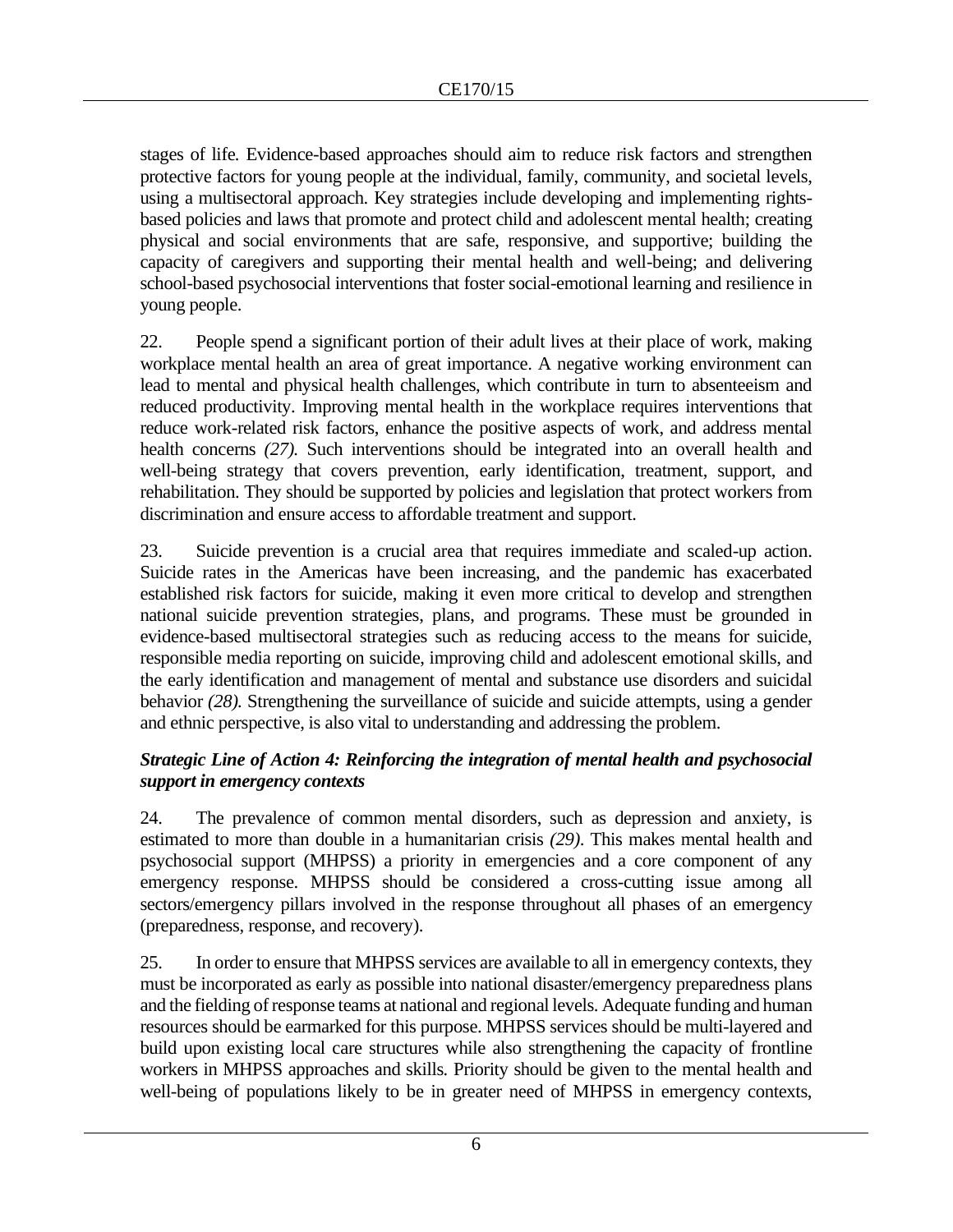including health and frontline workers, people with preexisting mental health conditions, women and children (who are more likely to experience domestic violence during an emergency), older adults, people with disabilities, and indigenous communities, among others.

#### *Strategic Line of Action 5: Strengthening data, evidence, and research*

26. Data, evidence, and research on mental health and substance use are key tools to inform policy, planning, and service delivery. Data on core mental health and substance use indicators should be routinely and systematically collected and reported through national health information systems. To guide policies to reduce mental health disparities and promote equity, the data should be disaggregated by gender, age, education, income/economic status, race or ethnic group, national origin, geographic location, disability status, and sexual orientation, where possible*.* In emergency situations, mental health and psychosocial support data, including data on populations living in conditions of risk, must be routinely incorporated into data collection and reporting.

27. Research is essential to generating new knowledge to inform evidence-based mental health practice. Building research capacity and opportunities for collaboration, especially in low- and middle-income countries, is important for reducing the research gap between these countries and high-income countries.

#### **Monitoring and Evaluation**

28. This policy will contribute to achievement of the objectives of the PAHO Strategic Plan 2020-2025 and the Sustainable Health Agenda for the Americas 2018-2030. The monitoring and evaluation of this policy will be aligned with the Organization's resultsbased management framework and with its performance monitoring and evaluation processes. Every five years, a progress report identifying strengths and weaknesses in the Policy's overall execution and factors contributing to its successes and failures will be presented to the Governing Bodies.

#### **Financial Implications**

29. It is expected that Member States will prioritize this issue and allocate resources to improving mental health and substance use service delivery during the COVID-19 pandemic and to strengthening mental health systems for the post-pandemic period.

30. No additional financial resources are required by the Pan American Sanitary Bureau (PASB) for the implementation of this Policy (see Annex B).

# **Action by the Executive Committee**

31. The Executive Committee is invited to review the information presented in this document, provide any comments it deems pertinent, and consider approving the proposed resolution presented in the Annex A.

Annexes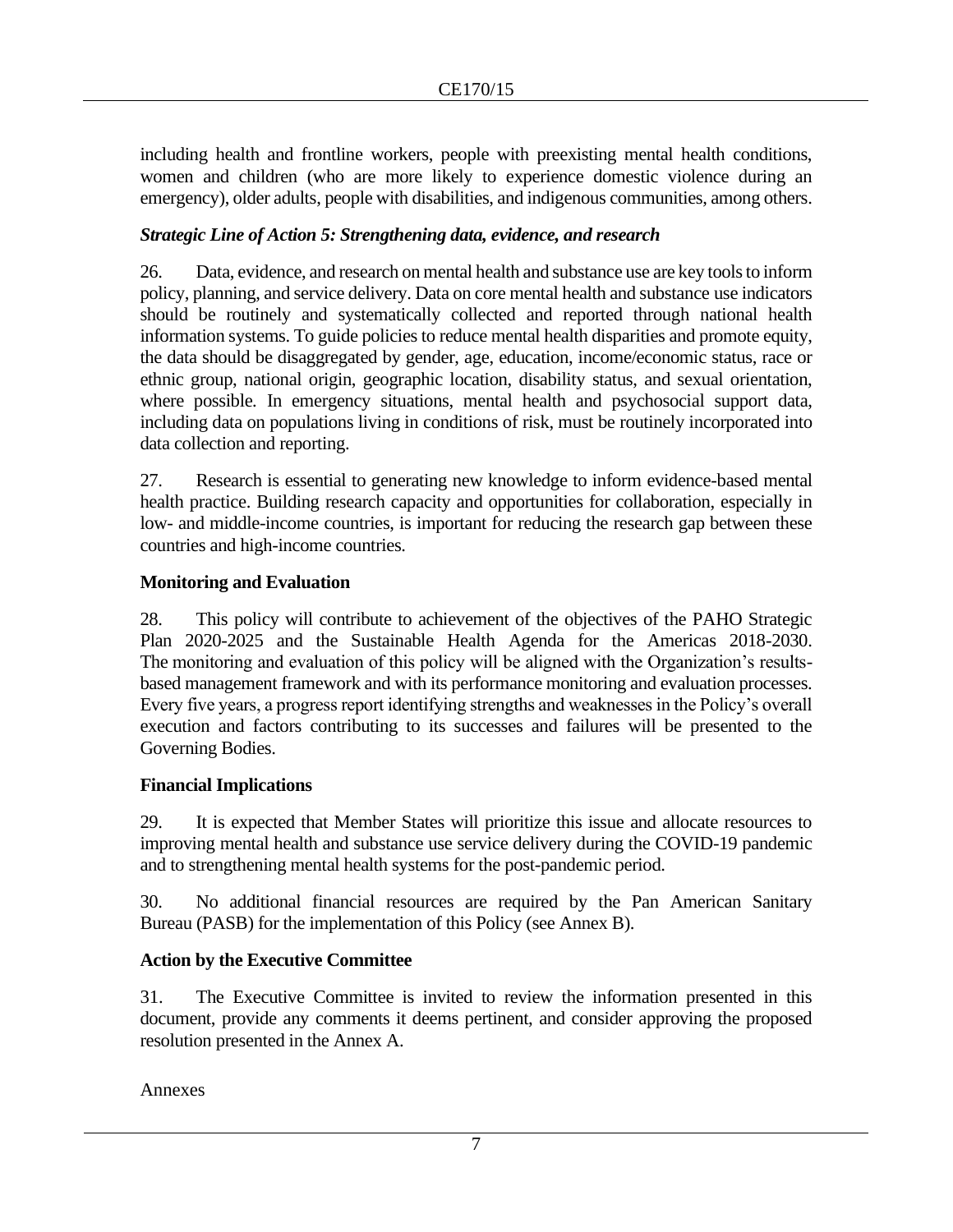# **References**

- 1. Pan American Health Organization. The burden of mental disorders in the Region of the Americas, 2018 [Internet]. Washington, DC: PAHO; 2018 [cited 2021 Dec 20]. Available from: [https://iris.paho.org/handle/10665.2/49578.](https://iris.paho.org/handle/10665.2/49578)
- 2. World Health Organization. Mental health atlas 2020 [Internet]. Geneva: WHO; 2021 [cited 2022 Jan 10]. Available from: [https://www.who.int/publications/i/item/9789240036703.](https://www.who.int/publications/i/item/9789240036703)
- 3. Kohn R, Ali A, Puac-Polanco V, Figueroa C, López-Soto V, Morgan K, et al. Mental health in the Americas: an overview of the treatment gap [Internet]. Rev Panam Salud Publica 2018 [cited 2021 Dec 20];42:e165. Available from: [https://iris.paho.org/bitstream/handle/10665.2/49540/v42e1652018.pdf.](https://iris.paho.org/bitstream/handle/10665.2/49540/v42e1652018.pdf)
- 4. Tausch A, Souza RO, Martinez Viciana C, Cayetano C, Barbosa J, Hennis AJM. Strengthening mental health responses to COVID-19 in the Americas: a health policy analysis and recommendations [Internet]. Lancet Regional Health–Americas 2022 Jan [cited 2021 Dec 20];5(100118). Available from: [https://www.thelancet.com/journals/lanam/article/PIIS2667-193X\(21\)00114-](https://www.thelancet.com/journals/lanam/article/PIIS2667-193X(21)00114-9/fulltext) [9/fulltext.](https://www.thelancet.com/journals/lanam/article/PIIS2667-193X(21)00114-9/fulltext)
- 5. World Health Organization. Comprehensive mental health action plan 2013-2030 [Internet]. Geneva: WHO; 2013 [cited 2021 Dec 20]. Available from: [https://www.who.int/publications/i/item/9789240031029.](https://www.who.int/publications/i/item/9789240031029)
- 6. World Health Organization. Constitution of the World Health Organization [Internet]. Geneva: WHO; 1946. Available from: [https://apps.who.int/gb/bd/PDF/bd47/EN/constitution-en.pdf.](https://apps.who.int/gb/bd/PDF/bd47/EN/constitution-en.pdf)
- 7. United Nations. Political declaration of the High-level Meeting on Universal Health Coverage [Internet]. Seventy-fourth Session of the UN General Assembly; 2019 Oct 10; New York. New York: UN; 2019 (Resolution A/RES/74/2) [cited 2021 Dec 20]. Available from: [https://www.un.org/pga/73/wp-content/uploads/sites/53/2019/07/FINAL-draft-UHC-](https://www.un.org/pga/73/wp-content/uploads/sites/53/2019/07/FINAL-draft-UHC-Political-Declaration.pdf)[Political-Declaration.pdf.](https://www.un.org/pga/73/wp-content/uploads/sites/53/2019/07/FINAL-draft-UHC-Political-Declaration.pdf)
- 8. United Nations Department of Economic and Social Affairs. Mental health and development [Internet]. New York: UN [cited 2021 Dec 20]. Available from: [https://www.un.org/development/desa/disabilities/issues/mental-health-and](https://www.un.org/development/desa/disabilities/issues/mental-health-and-development.html)[development.html.](https://www.un.org/development/desa/disabilities/issues/mental-health-and-development.html)
- 9. Mnookin S. Out of the shadows: making mental health a global development priority [Internet]. Washington, DC: World Bank; 2016 [cited 2021 Dec 20]. Available from: [http://documents.worldbank.org/curated/en/270131468187759113/Out-of-the](http://documents.worldbank.org/curated/en/270131468187759113/Out-of-the-shadows-making-mental-health-a-global-development-priority)[shadows-making-mental-health-a-global-development-priority.](http://documents.worldbank.org/curated/en/270131468187759113/Out-of-the-shadows-making-mental-health-a-global-development-priority)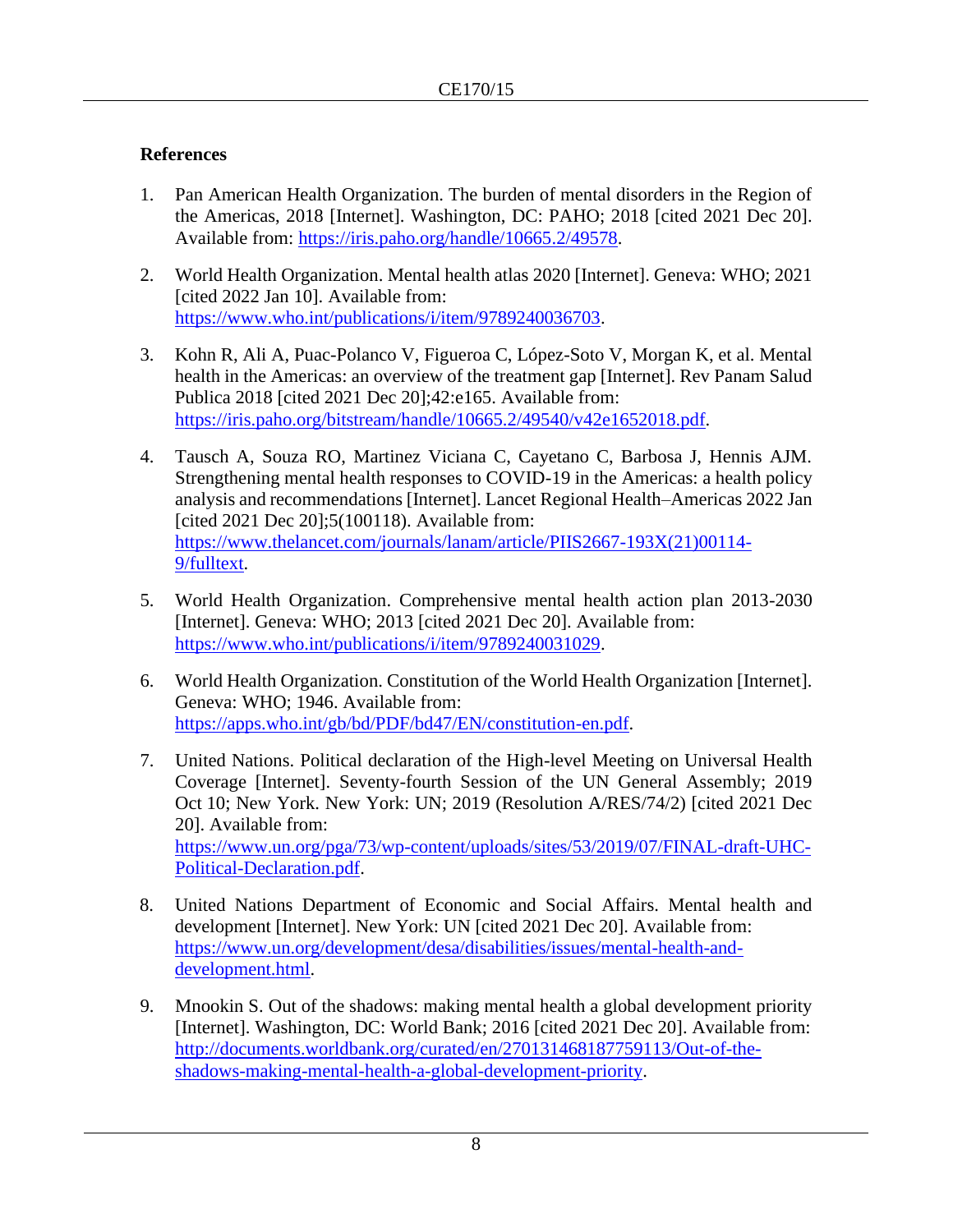- 10. Bloom DE, Cafiero E, Jané-Llopis E, Abrahams-Gessel S, Bloom LR, Fathima S. The [global economic burden of noncommunicable diseases](https://ideas.repec.org/p/gdm/wpaper/8712.html) [Internet]. [PGDA](https://ideas.repec.org/s/gdm/wpaper.html)  [Working Paper](https://ideas.repec.org/s/gdm/wpaper.html) 8712. Cambridge, MA: Program on the Global Demography of Aging, Harvard University; 2012 [cited 2021 Dec 20]. Available from: [https://ideas.repec.org/p/gdm/wpaper/8712.html.](https://ideas.repec.org/p/gdm/wpaper/8712.html)
- 11. Lawrance E, Thompson R, Fontana G, Jennings N. The impact of climate change on mental health and emotional wellbeing: current evidence and implications for policy and practice [Internet]. Briefing paper 36. London: Grantham Institute; 2021 [cited 2021 Dec 20]. Available from: [https://spiral.imperial.ac.uk/handle/10044/1/88568.](https://spiral.imperial.ac.uk/handle/10044/1/88568)
- 12. Pan American Health Organization. Sustainable Health Agenda for the Americas 2018-2030 [Internet]. 29th Pan American Sanitary Conference, 69th Session of the Regional Committee of WHO for the Americas; 2017 Sep 25-29; Washington, DC. Washington, DC: PAHO; 2017 [cited 2021 Dec 20]. Available from: [https://iris.paho.org/handle/10665.2/49170.](https://iris.paho.org/handle/10665.2/49170)
- 13. Pan American Health Organization. Strategic Plan of the Pan American Health Organization 2020-2025: equity at the heart of health [Internet]. 57th Directing Council of PAHO, 71st Session of the Regional Committee of WHO for the Americas; 2019 Sep 30-Oct 4; Washington, DC. Washington, DC: PAHO; 2019 [cited 2021 Dec 20]. Available from: [https://www.paho.org/en/documents/paho-strategic-plan-2020-2025.](https://www.paho.org/en/documents/paho-strategic-plan-2020-2025)
- 14. United Nations. Transforming our world: the 2030 Agenda for Sustainable Development [Internet]. Seventieth Session of the General Assembly of the United Nations; 2015 Sep 11-18; New York. New York: UN; 2015 [cited 2021 Dec 20]. Available from: [https://sustainabledevelopment.un.org/content/documents/21252030%20Agenda%20](https://sustainabledevelopment.un.org/content/documents/21252030%20Agenda%20for%20Sustainable%20Development%20web.pdf) [for%20Sustainable%20Development%20web.pdf.](https://sustainabledevelopment.un.org/content/documents/21252030%20Agenda%20for%20Sustainable%20Development%20web.pdf)
- 15. Pan American Health Organization. The Caracas Declaration [Internet]. Regional Conference for the Restructuring of Psychiatric Care in Latin America within the Local Health Systems Model, 1990 Nov 14; Caracas. Washington, DC: PAHO; 1990 [cited 2021 Dec 20]. Available from: [https://www.paho.org/hq/dmdocuments/2008/DECLARATIONOFCARACAS.pdf.](https://www.paho.org/hq/dmdocuments/2008/DECLARATIONOFCARACAS.pdf)
- 16. United Nations. COVID-19 and the Need for Action on Mental Health [Internet]. Policy brief. Geneva: UN; 2020 [cited 2021 Dec 20]. Available from: [https://unsdg.un.org/resources/policy-brief-covid-19-and-need-action-mental-health.](https://unsdg.un.org/resources/policy-brief-covid-19-and-need-action-mental-health)
- 17. World Health Organization. Promoting mental health preparedness and response for public health emergencies [Internet]. 148th Session of the Executive Board of WHO; 2021 Jan 19; Geneva. Geneva: WHO; 2021 (Decision EB148[3]) [cited 2021 Dec 20]. Available from: [https://apps.who.int/gb/ebwha/pdf\\_files/EB148/B148\\_CONF5-en.pdf.](https://apps.who.int/gb/ebwha/pdf_files/EB148/B148_CONF5-en.pdf)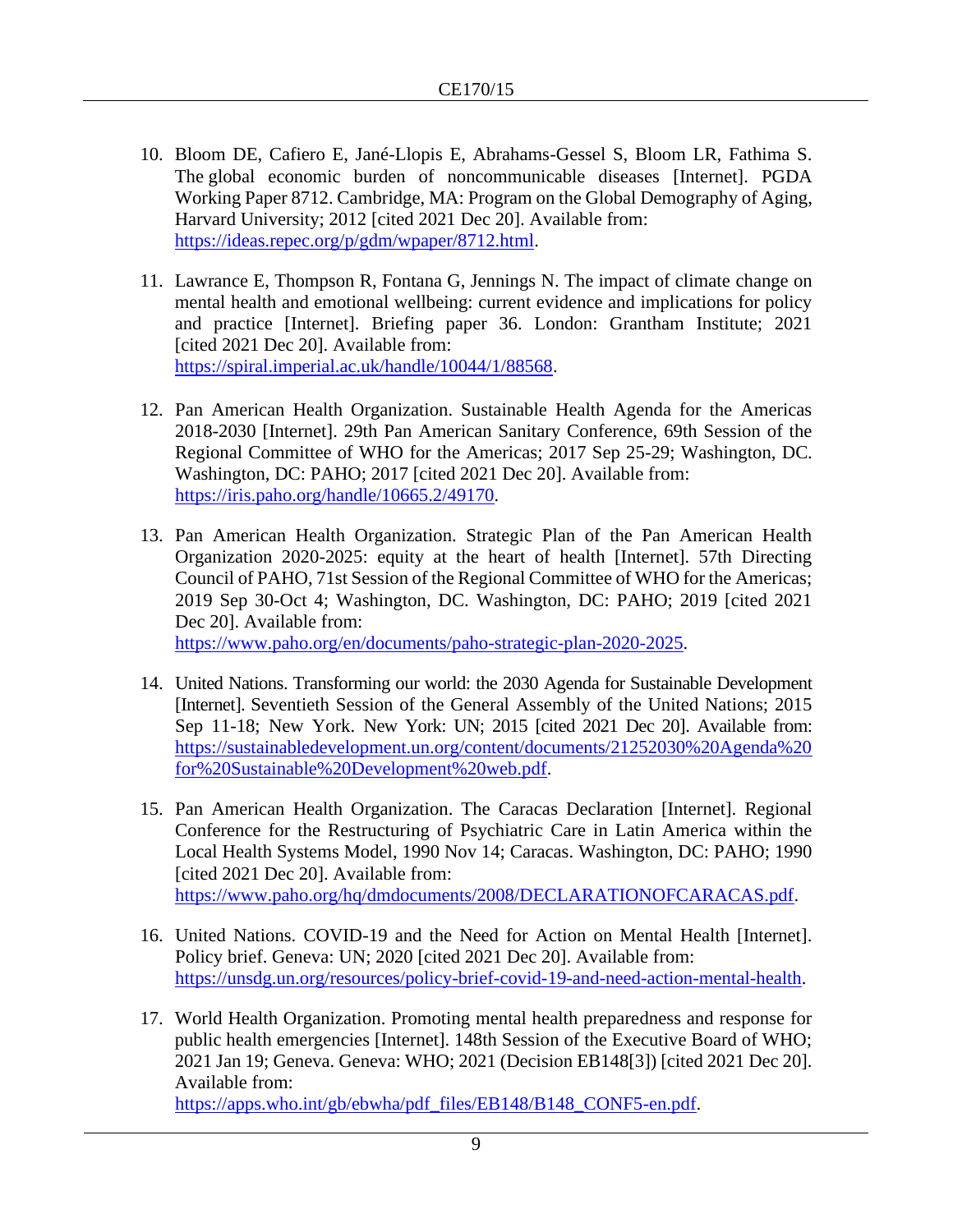- 18. United Nations. Convention on the Rights of Persons with Disabilities [Internet]. United Nations General Assembly; 2007 Jan 24; New York. New York: UN; 2007 (Resolution A/RES/61/106) [cited 2021 Dec 20]. Available from: [https://www.un.org/development/desa/disabilities/convention-on-the-rights-of](https://www.un.org/development/desa/disabilities/convention-on-the-rights-of-persons-with-disabilities.html)[persons-with-disabilities.html.](https://www.un.org/development/desa/disabilities/convention-on-the-rights-of-persons-with-disabilities.html)
- 19. Pan American Health Organization. ENLACE: data portal on noncommunicable diseases, mental health, and external causes. Washington, DC: PAHO [cited 2021 Dec 20]. Available from: [https://www.paho.org/en/noncommunicable-diseases-and-mental](https://www.paho.org/en/noncommunicable-diseases-and-mental-health/noncommunicable-diseases-and-mental-health-data-portal)[health/noncommunicable-diseases-and-mental-health-data-portal.](https://www.paho.org/en/noncommunicable-diseases-and-mental-health/noncommunicable-diseases-and-mental-health-data-portal)
- 20. Pan American Health Organization. Alcohol [Internet]. Washington, DC: PAHO [cited 2022 Jan 10]. Available from: [https://www.paho.org/en/topics/alcohol.](https://www.paho.org/en/topics/alcohol)
- 21. World Health Organization. Suicide worldwide in 2019 [Internet]. Geneva: WHO; 2021 [cited 2021 Dec 20]. Available from: [https://www.who.int/publications/i/item/9789240026643.](https://www.who.int/publications/i/item/9789240026643)
- 22. Pan American Health Organization. Plan of action on mental health: final report [Internet]. 59th Directing Council of PAHO, 73rd Session of the Regional Committee of WHO for the Americas; 2021 September 20-24; virtual session. Washington, DC: PAHO; 2021 (Document CD59/INF/11) [cited 2021 Dec 20]. Available from: [https://www.paho.org/en/documents/cd59inf11-plan-action-mental-health-final](https://www.paho.org/en/documents/cd59inf11-plan-action-mental-health-final-report)[report.](https://www.paho.org/en/documents/cd59inf11-plan-action-mental-health-final-report)
- 23. World Health Organization. Expanding our understanding of post COVID-19 condition: report of a WHO webinar, 9 February 2021 [Internet]. Geneva: WHO; 2021 [cited 2021 Dec 20]. Available from[: https://www.who.int/publications/i/item/9789240025035.](https://www.who.int/publications/i/item/9789240025035)
- 24. World Health Organization. Third round of the global pulse survey on continuity of essential health services during the COVID-19 pandemic: interim report; November-December 2021 [Internet]. Geneva: WHO; 2021 [cited 2022 Feb 24]. Available from: [https://www.who.int/publications/i/item/WHO-2019-nCoV-EHS\\_continuity-survey-](https://www.who.int/publications/i/item/WHO-2019-nCoV-EHS_continuity-survey-2022.1)[2022.1.](https://www.who.int/publications/i/item/WHO-2019-nCoV-EHS_continuity-survey-2022.1)
- 25. World Health Organization. Second round of the global pulse survey on continuity of essential health services during the COVID-19 pandemic: January-March 2021 [Internet]. Geneva: WHO; 2021 [cited 2022 Feb 24]. Available from: [https://www.who.int/publications/i/item/WHO-2019-nCoV-EHS-continuity-survey-](https://www.who.int/publications/i/item/WHO-2019-nCoV-EHS-continuity-survey-2021.1)[2021.1.](https://www.who.int/publications/i/item/WHO-2019-nCoV-EHS-continuity-survey-2021.1)
- 26. Pan American Health Organization. Plan of action on mental health [Internet]. 53rd Directing Council of PAHO, 66th Session of the Regional Committee of WHO for the Americas; 2014 Sep 29-Oct 3; Washington, DC. Washington, DC: PAHO; 2014 (Document CD53/8, Rev. 1) [cited 2021 Dec 20]. Available from: [https://www.paho.org/hq/dmdocuments/2016/CD53-8-e.pdf.](https://www.paho.org/hq/dmdocuments/2016/CD53-8-e.pdf)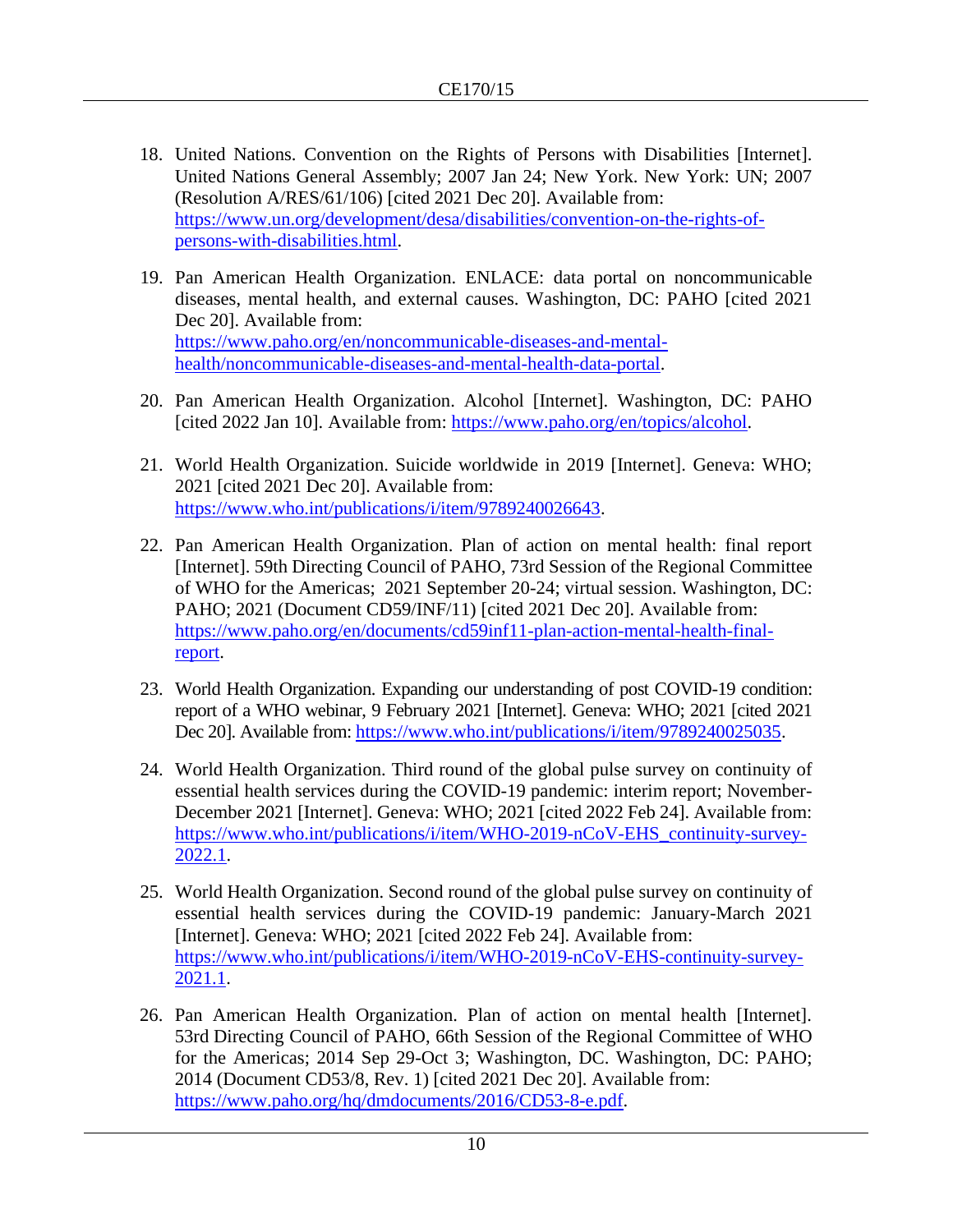- 27. World Health Organization. Mental health in the workplace: key facts [Internet]. Geneva: WHO [cited 2021 Dec 20]. Available from: [https://www.who.int/teams/mental-health-and-substance-use/promotion](https://www.who.int/teams/mental-health-and-substance-use/promotion-prevention/mental-health-in-the-workplace)[prevention/mental-health-in-the-workplace.](https://www.who.int/teams/mental-health-and-substance-use/promotion-prevention/mental-health-in-the-workplace)
- 28. World Health Organization. Preventing suicide: a global imperative [Internet]. Geneva: WHO; 2014 [cited 2021 Dec 20]. Available from: [https://apps.who.int/iris/handle/10665/131056.](https://apps.who.int/iris/handle/10665/131056)
- 29. World Health Organization. Mental health in emergencies [Internet]. Geneva: WHO; 2019 June 11 [cited 2021 Dec 20]. Available from: [https://www.who.int/news-room/fact-sheets/detail/mental-health-in-emergencies.](https://www.who.int/news-room/fact-sheets/detail/mental-health-in-emergencies)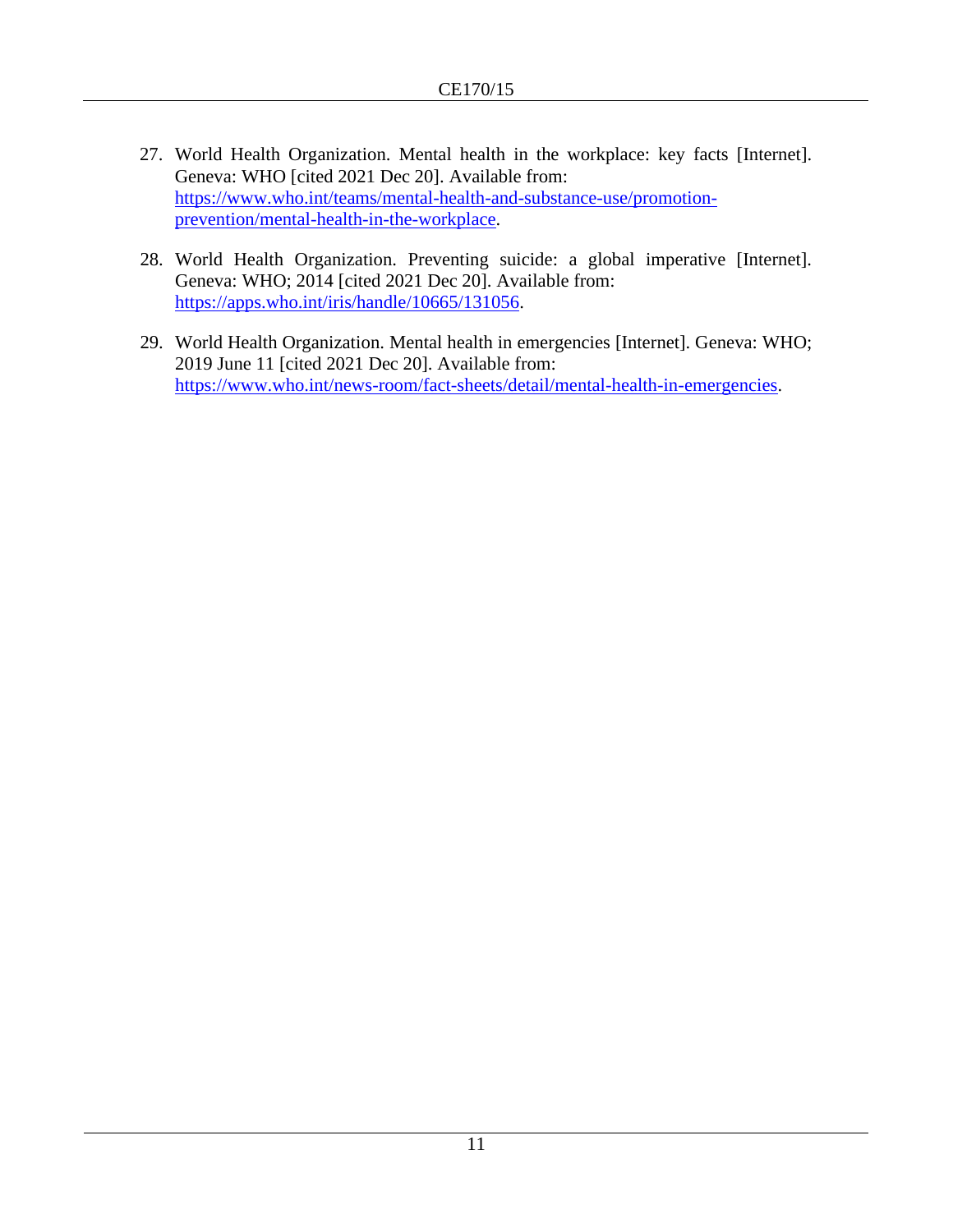



# **170th SESSION OF THE EXECUTIVE COMMITTEE**

*Washington, D.C., USA (hybrid session), 20-24 June 2022*

CE170/15 Annex A Original: English

# *PROPOSED RESOLUTION*

# **POLICY FOR IMPROVING MENTAL HEALTH**

# *THE 170th SESSION OF THE EXECUTIVE COMMITTEE***,**

(PP) Having reviewed the proposed *Policy for Improving Mental Health*  (Document CE170/15),

#### *RESOLVES:*

(OP). To recommend that the 30th Pan American Sanitary Conference adopt a resolution in the following terms:

#### **POLICY FOR IMPROVING MENTAL HEALTH**

#### *THE 30th PAN AMERICAN SANITARY CONFERENCE***,**

(PP1) Having reviewed the *Policy for Improving Mental Health* (Document CSP30 );

(PP2) Recognizing the significant adverse impacts that the COVID-19 pandemic has had and continues to have on the mental health and well-being of populations in the Region, as well as on the operation and delivery of services for mental, neurological, and substance use conditions;

(PP3) Recalling the principles enshrined in the Caracas Declaration (1990), the United Nations Convention on the Rights of Persons with Disabilities (2006), and the Political Declaration of the High-level Meeting on Universal Health Coverage (2019);

(PP4) Recognizing the urgent need to improve mental health in order to recover from the COVID-19 pandemic and to build back better mental health systems and services for the future, which are necessary for advancing the health, social, and economic development of Member States and the Region of the Americas as a whole,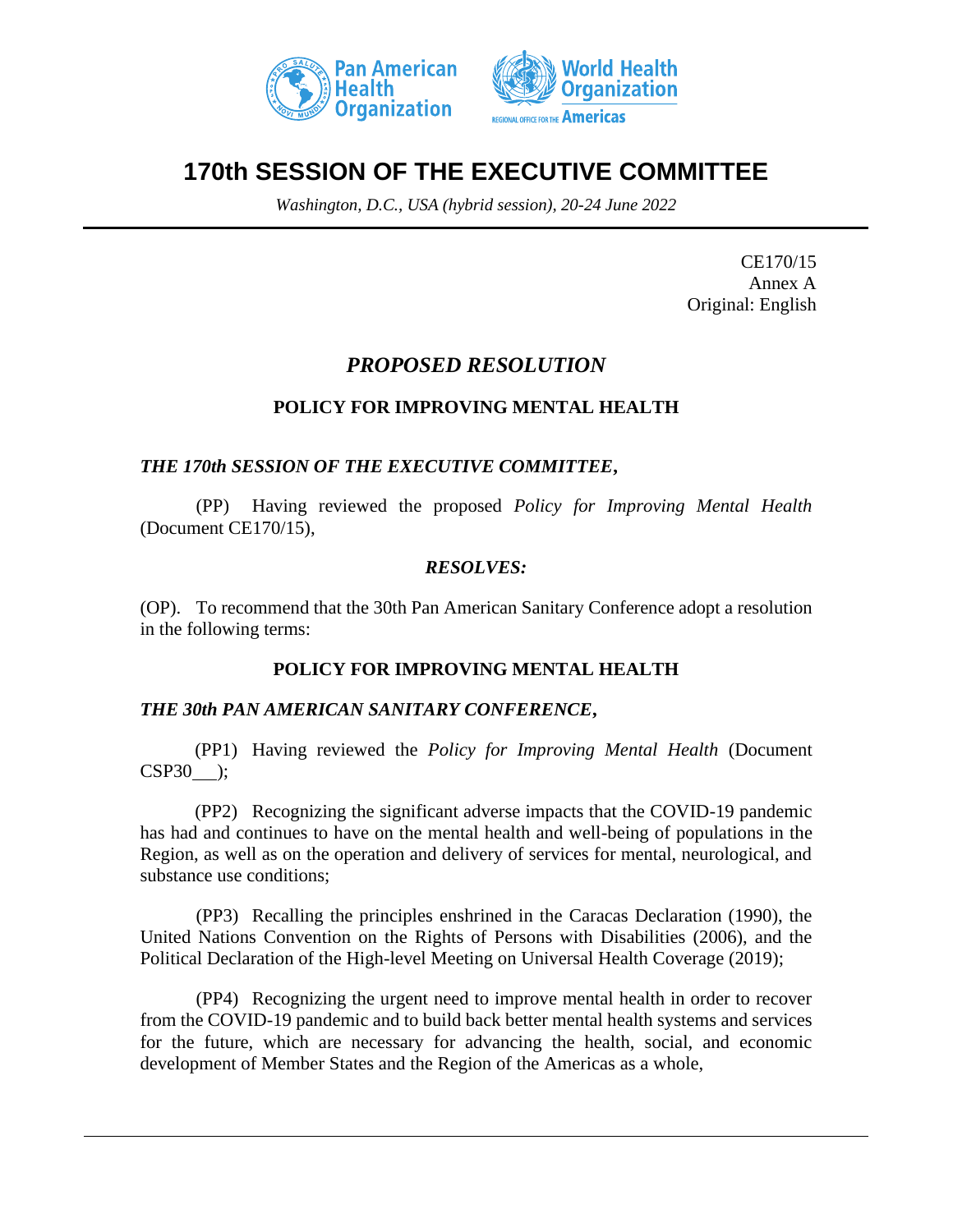# *RESOLVES:*

(OP)1. To approve the *Policy for Improving Mental Health* (Document CSP30/ ).

(OP)2. To urge all Member States, considering their contexts, needs, vulnerabilities, and priorities, to:

- a) promote increased investment, both financial and human, in community-based mental health care in order to address the heightened demand for mental health and substance use services brought on by the COVID-19 pandemic and to build stronger, more resilient mental health systems for the post-pandemic period;
- b) adopt a whole-of-government and whole-of-society approach to improving mental health that promotes strategic collaborations and partnerships with diverse actors across all relevant sectors (nongovernmental, civil society, academic, and persons with lived experience, among others) and that includes high-level political engagement;
- c) improve and scale up equitable and comprehensive community-based mental health care for the entire population, and further integrate mental health and substance use into all levels of care to ensure progress toward universal health coverage;
- d) support mental health promotion and prevention and the establishment and implementation of multidisciplinary mental health and suicide prevention programs from early childhood, extending throughout the life course.
- (OP)3. To request the Director to:
- a) provide support to Member States to strengthen capacities that contribute to the implementation of the Policy and the achievement of its strategic lines of action;
- b) continue prioritizing and facilitating the integration of mental health and substance use services into all COVID-19 emergency response efforts by the Pan American Health Organization as well as other health initiatives across the Organization;
- c) report periodically to the Governing Bodies on the progress and challenges encountered in the implementation of this Policy.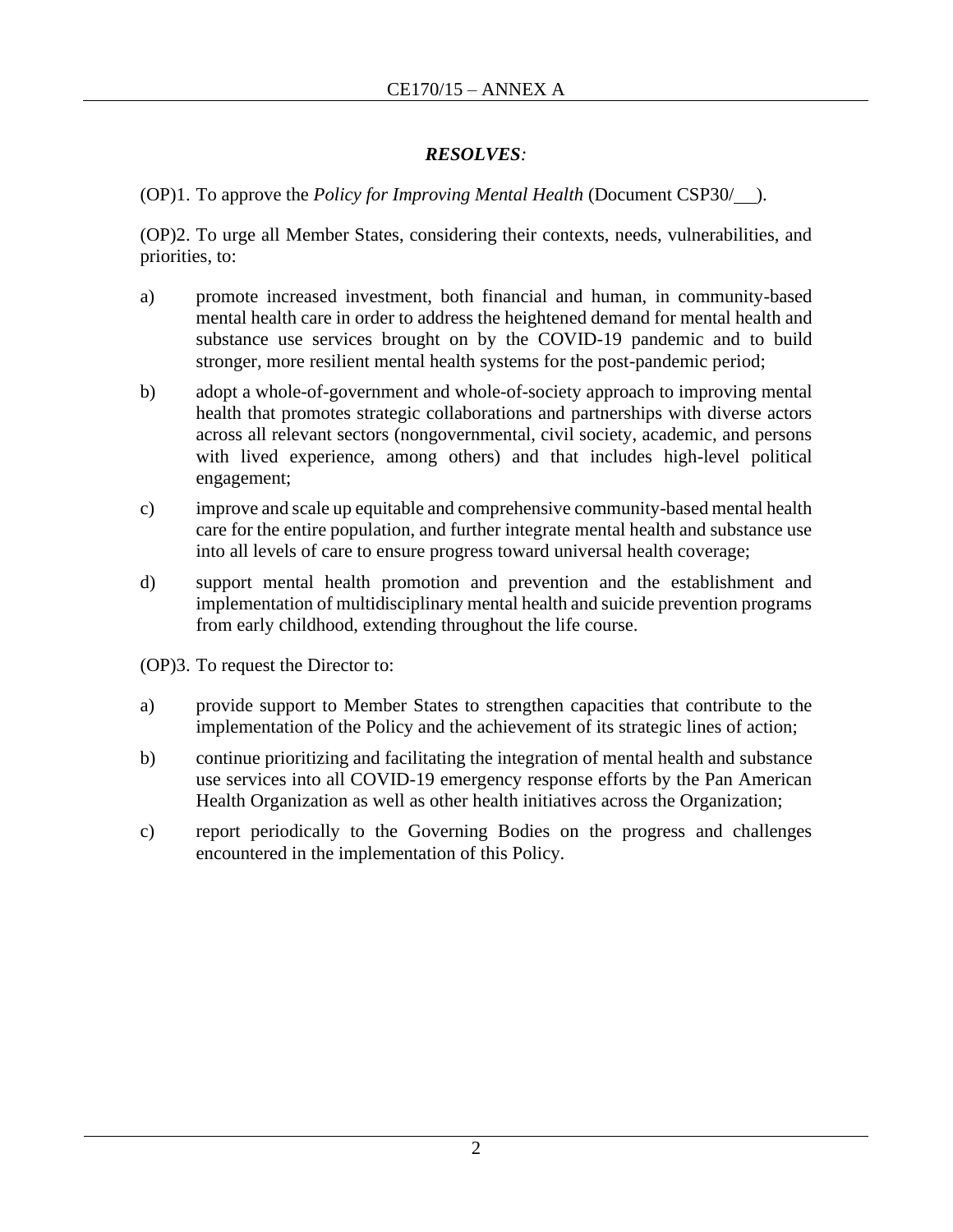



CE170/15 Annex B

# **Report on the Financial and Administrative Implications of the Proposed Resolution for PASB**

| 1. |                                                                              | <b>Agenda item:</b> 4.4 - Policy for Improving Mental Health                                                                                                                                                                                                                                                                  |
|----|------------------------------------------------------------------------------|-------------------------------------------------------------------------------------------------------------------------------------------------------------------------------------------------------------------------------------------------------------------------------------------------------------------------------|
| 2. | Linkage to Program Budget of the Pan American Health Organization 2022-2023: |                                                                                                                                                                                                                                                                                                                               |
|    |                                                                              | <i>Outcome 5</i> : Expanded equitable access to comprehensive, quality health services for the<br>prevention, surveillance, early detection, treatment, rehabilitation, and palliative care of<br>noncommunicable diseases (NCDs) and mental health conditions.                                                               |
|    |                                                                              | <i>Outcome 16</i> : Increased promotion of mental health, reduction of substance use disorders,<br>prevention of mental health conditions and suicide, and diminished stigmatization, through<br>intersectoral action.                                                                                                        |
| 3. | <b>Financial implications:</b>                                               |                                                                                                                                                                                                                                                                                                                               |
|    | $\mathbf{a}$ )                                                               | Total estimated cost for implementation over the lifecycle of the resolution<br>(including staff and activities):<br>US\$ 8,720,000. As there is no time frame for the Policy, this estimate refers to the<br>cost of implementation through 2025, the concluding year of the PAHO Strategic Plan.                            |
|    | $\mathbf{b}$                                                                 | Estimated cost for the 2022-2023 biennium (including staff and activities):<br>US\$ 4,360,000                                                                                                                                                                                                                                 |
|    | $\bf c)$                                                                     | Of the estimated cost noted in $b$ ), what can be subsumed under existing<br>programmed activities?<br>US\$4,360,000                                                                                                                                                                                                          |
| 4. |                                                                              | <b>Administrative implications:</b>                                                                                                                                                                                                                                                                                           |
|    | a)                                                                           | Indicate the levels of the Organization at which the work will be undertaken:<br>All levels of the Organization will be involved: programmatic, national, regional, and<br>subregional. Active participation by ministries of health of Member States and<br>subregional organizations and mechanisms will also be necessary. |
|    | b)                                                                           | Additional staffing requirements (indicate additional required staff full-time<br>equivalents, noting necessary skills profile):<br>No additional staffing requirements are proposed.                                                                                                                                         |
|    | $\bf c)$                                                                     | Time frames (indicate broad time frames for the implementation and<br>evaluation):<br>Execution will begin as soon as the Policy is approved by the Pan American Sanitary<br>Conference to ensure its inclusion in the Program Budget 2022-2023.                                                                              |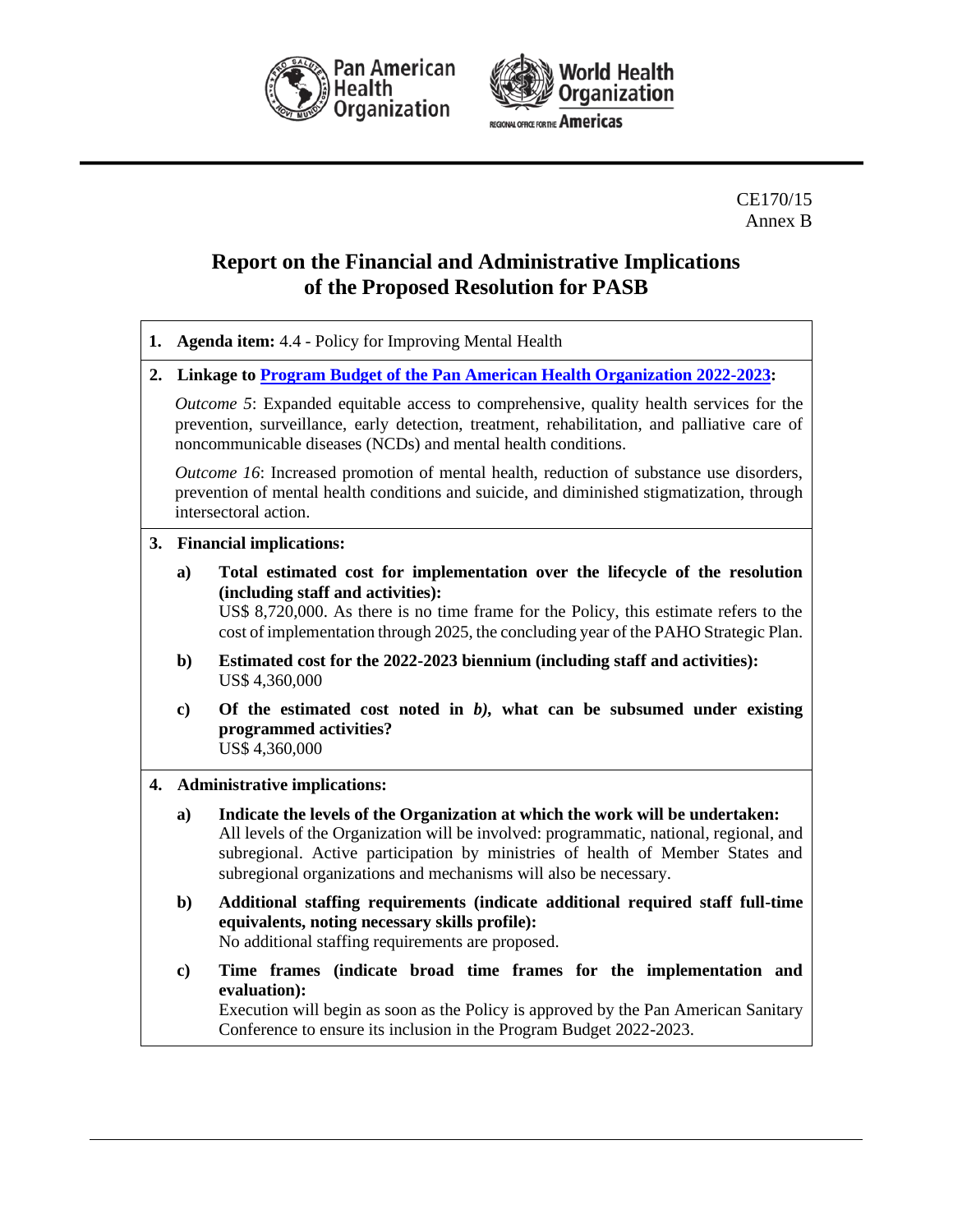



CE170/15 Annex C

# **Analytical Form to Link Agenda Item with Organizational Mandates**

| 1. | <b>Agenda item:</b> 4.4 - Policy for Improving Mental Health                                                                                                                                                                                                   |  |  |
|----|----------------------------------------------------------------------------------------------------------------------------------------------------------------------------------------------------------------------------------------------------------------|--|--|
| 2. | <b>Responsible unit:</b> Mental Health and Substance Use                                                                                                                                                                                                       |  |  |
| 3. | Preparing officer: Renato Oliveira e Souza                                                                                                                                                                                                                     |  |  |
| 4. | Link between Agenda item and the <b>Sustainable Health Agenda for the Americas</b><br>2018-2030:                                                                                                                                                               |  |  |
|    | Goal 9: Reduce morbidity, disabilities, and mortality from noncommunicable diseases, injuries,<br>violence, and mental health disorders.                                                                                                                       |  |  |
| 5. | Link between Agenda item and the Strategic Plan of the Pan American Health<br><b>Organization 2020-2025:</b>                                                                                                                                                   |  |  |
|    | <i>Outcome 5:</i> Expanded equitable access to comprehensive, quality health services for the<br>prevention, surveillance, early detection, treatment, rehabilitation, and palliative care of<br>noncommunicable diseases (NCDs) and mental health conditions. |  |  |
|    | Outcome 16: Increased promotion of mental health, reduction of substance use disorders,<br>prevention of mental health conditions and suicide, and diminished stigmatization, through<br>intersectoral action.                                                 |  |  |
| 6. | List of collaborating centers and national institutions linked to this Agenda item:                                                                                                                                                                            |  |  |
|    | Ministries of health and national health institutions                                                                                                                                                                                                          |  |  |
|    | Other government agencies and entities that work in areas relevant to mental health                                                                                                                                                                            |  |  |
|    | PAHO/WHO Collaborating Centers<br>$\bullet$                                                                                                                                                                                                                    |  |  |
|    | Civil society organizations and service user/family associations<br>٠                                                                                                                                                                                          |  |  |
|    | Universities<br>$\bullet$<br>United Nations agencies and specialized entities<br>$\bullet$                                                                                                                                                                     |  |  |
|    | Treaty bodies and other mechanisms of the United Nations system relevant to mental health,<br>$\bullet$<br>and special United Nations proceedings                                                                                                              |  |  |
|    | Organization of American States and Inter-American Commission on Human Rights<br>٠<br>Other international health cooperation partners                                                                                                                          |  |  |

• Subregional integration mechanisms